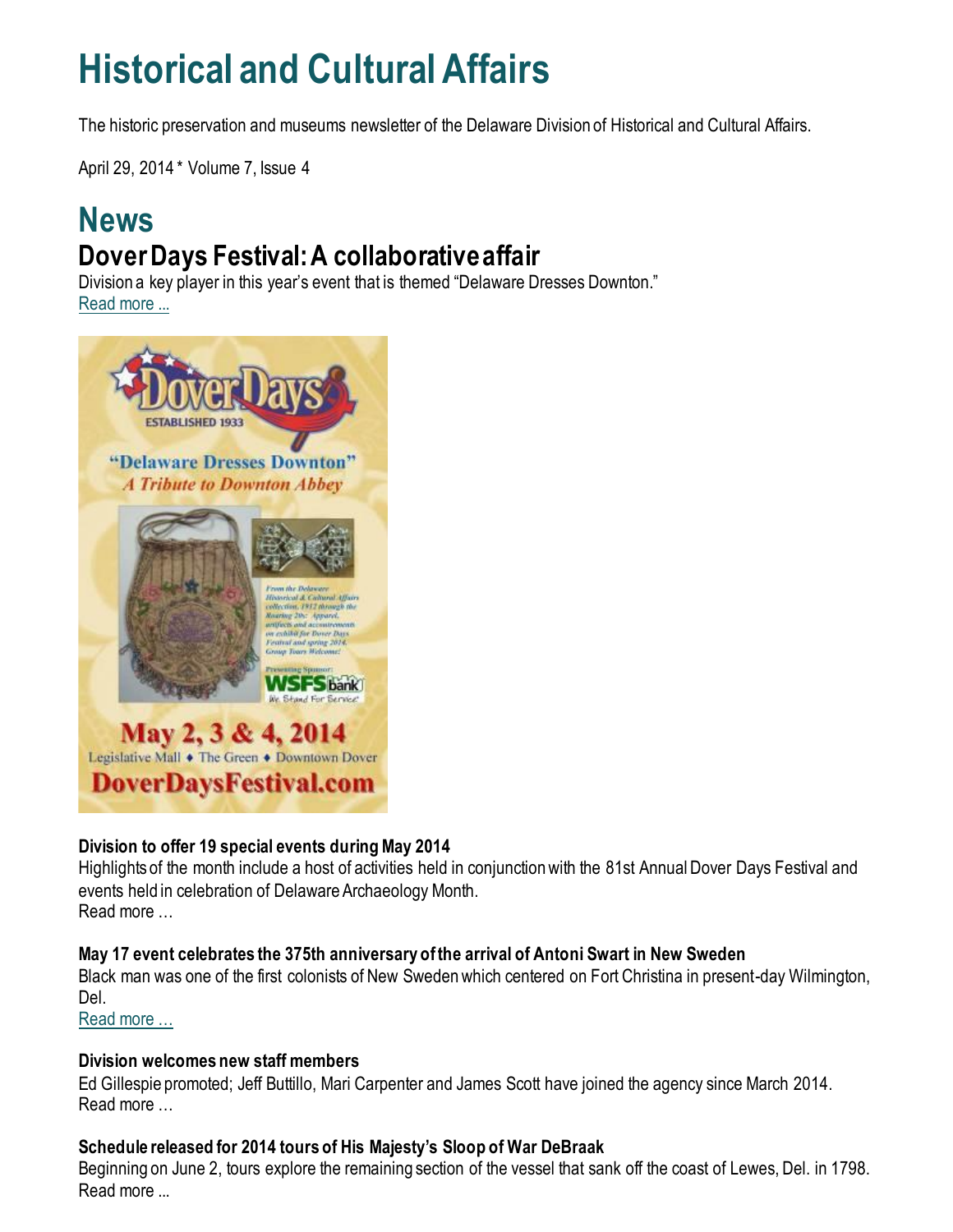#### **Preliminary schedule released for 2014 Chautauqua tent show**

"With Malice Toward None…Delaware Life During the Civil War" to take place in Lewes, Del. from June 15–19. Read more …

[Go here for more news items …](http://history.blogs.delaware.gov/)

# **Help Save Delaware History**

#### **"The Early Colonial Delaware Valley—An Archaeological Symposium" to be held at the New Castle Court House Museum on May 10**

Program seeks to identify the uniqueness of the early colonial cultures in the region. Read more ...

#### **State Review Board for Historic Preservation recommends nominations for the National Register; honors retirees and welcomes new members**

Board advises the division on preservation-related issues. [Read more …](https://history.delaware.gov/2014/04/28/state-review-board-for-historic-preservation-recommends-nominations-for-the-national-register-honors-retirees-and-welcomes-new-members/)

#### **"Preserving Historic Post Offices: A Report to Congress"**

Recently published report by the Advisory Council on Historic Preservation finds that significant improvements to United States Postal Service planning and compliance for its historic preservation and disposal programs are needed.

Read more …

#### **"Preserving Our Past for a Better Future: Delaware's Historic Preservation Plan, 2013–2017"**

Document provides a roadmap for focusing on the broad goals and needs of Delaware's preservation community. [Read more …](https://history.delaware.gov/wp-content/uploads/sites/179/2019/02/Preservation-Plan-2013-2017.pdf)

## **Media Roundup**

The following Delaware history-related articles have recently appeared in the media:

16th annual Chautauqua tent show to take place June 15-19 in Lewes Cape Gazette, Lewes, DE—April 25, 2014 "With Malice Toward None…Delaware Life During the Civil War" is the theme of the 2014 program.

Charles Fithian to present 'A Wooden World Revealed' May 3 Cape Gazette, Lewes, DE—April 23, 2014 Division archaeologist to discuss the DeBraak, a British warship that was lost off the Delaware coast in 1798.

The Ghost of William Penn: Today's Lesson; Properly Linked -- The Three "Penn's Landings" Delaware County Daily Times, Primos, PA—April 21, 2014 Article includes discussion of Penn's landing at New Castle.

Knee-High Naturalists Discover Mother Nature Milfordlive.com, Milford, DE—April 15, 2014 Article explores program at the division owned Abbott's Mill Nature Center.

[Cooch's Bridge monument celebrates French assistance in Revolutionary War](https://www.newarkpostonline.com/news/article_4872c8a6-4afb-5856-b5fd-b79444692076.html) Newark Post, DE—April 6, 2014 Monument located on the division-administered Cooch-Dayett Mills property.

[Small things grow great by concord](https://tenthamendmentcenter.com/2014/04/06/small-things-grow-great-concord/#.U0P-xWXD_L8) Tenth Amendment Center, Los Angeles, CA—April 6, 2014 Article features John Dickinson's first 'Letters from a Farmer in Pennsylvania."